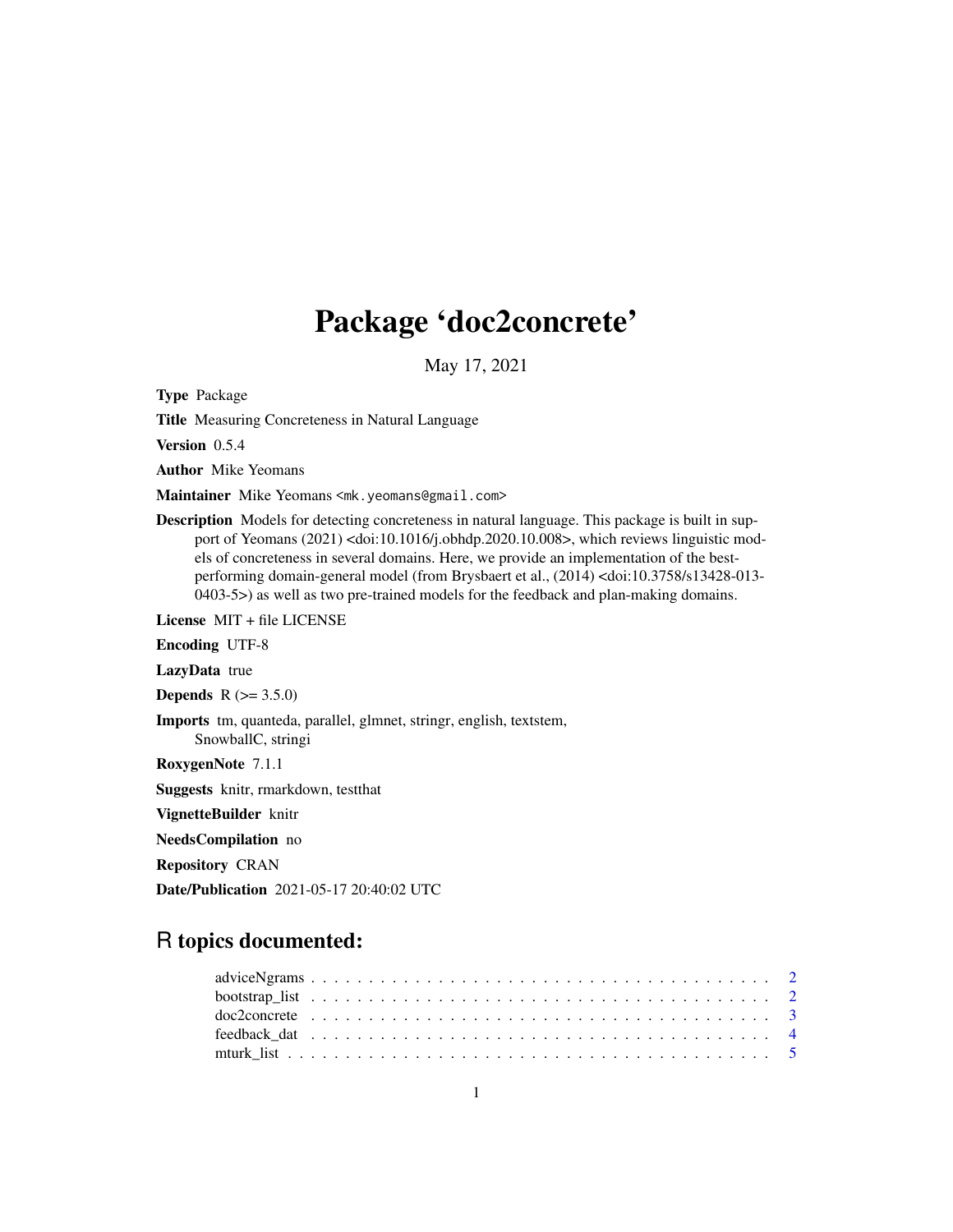#### <span id="page-1-0"></span>2 bootstrap\_list

| Index |  |  |  |  |  |  |  |  |  |  |  |  |  |  |  |  |  |  |  |  |  |
|-------|--|--|--|--|--|--|--|--|--|--|--|--|--|--|--|--|--|--|--|--|--|
|       |  |  |  |  |  |  |  |  |  |  |  |  |  |  |  |  |  |  |  |  |  |
|       |  |  |  |  |  |  |  |  |  |  |  |  |  |  |  |  |  |  |  |  |  |
|       |  |  |  |  |  |  |  |  |  |  |  |  |  |  |  |  |  |  |  |  |  |

adviceNgrams *Pre-trained advice concreteness features*

#### Description

For internal use only. This dataset demonstrates the ngram features that are used for the pre-trained adviceModel.

#### Usage

adviceNgrams

#### Format

A (truncated) matrix of ngram feature counts for alignment to the pre-trained advice glmnet model.

#### Source

Yeomans (2020). A Concrete Application of Open Science for Natural Language Processing.

bootstrap\_list *Concreteness mTurk Word List*

#### Description

Word list from Paetzold & Specia (2016). A list of 85,942 words where concreteness was imputed using word embeddings.

#### Usage

bootstrap\_list

#### Format

A data frame with 85,942 rows and 2 variables.

Word character text of a word with an entry in this dictionary Conc.M predicted concreteness score for that word (from 100-700)

#### Source

#' Paetzold, G., & Specia, L. (2016, June). Inferring psycholinguistic properties of words. In Proceedings of the 2016 Conference of the North American Chapter of the Association for Computational Linguistics: Human Language Technologies (pp. 435-440).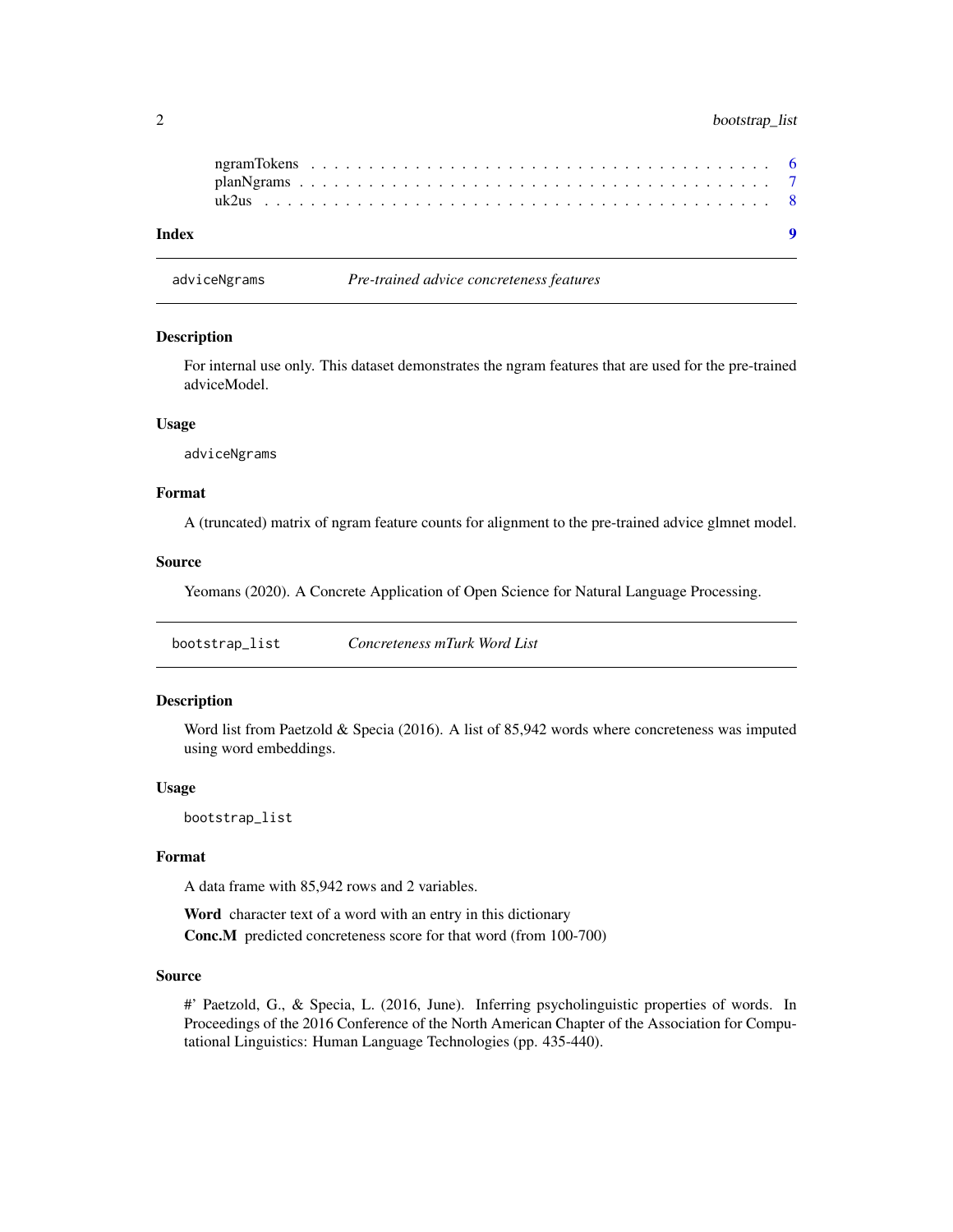<span id="page-2-0"></span>

#### Description

Detects linguistic markers of concreteness in natural language. This function is the workhorse of the doc2concrete package, taking a vector of text documents and returning an equal-length vector of concreteness scores.

#### Usage

```
doc2concrete(
  texts,
  domain = c("open", "advice", "plans"),
  wordlist = doc2concrete::mturk_list,
  stop.words = TRUE,
  number.words = TRUE,
  shrink = FALSE,
  fill = FALSE,uk_english = FALSE,
 num.mc.cores = 1
)
```
#### Arguments

| texts        | character A vector of texts, each of which will be tallied for concreteness.                                        |
|--------------|---------------------------------------------------------------------------------------------------------------------|
| domain       | character Indicates the domain from which the text data was collected (see de-<br>tails).                           |
| wordlist     | Dictionary to be used. Default is the Brysbaert et al. (2014) list.                                                 |
| stop.words   | logical Should stop words be kept? Default is TRUE                                                                  |
| number.words | logical Should numbers be converted to words? Default is TRUE                                                       |
| shrink       | logical Should open-domain concreteness models regularize low-count words?<br>Default is FALSE.                     |
| fill         | logical Should empty cells be assigned the mean rating? Default is TRUE.                                            |
| uk_english   | logical Does the text contain any British English spelling? Including variants<br>(e.g. Canadian). Default is FALSE |
| num.mc.cores | numeric number of cores for parallel processing - see parallel::detectCores().<br>Default is 1.                     |

#### Details

In principle, concreteness could be measured from any english text. However, the definition and interpretation of concreteness may vary based on the domain. Here, we provide a domain-specific pre-trained classifier for concreteness in advice & feedback data, which we have empirically confirmed to be robust across a variety of contexts within that domain (Yeomans, 2020).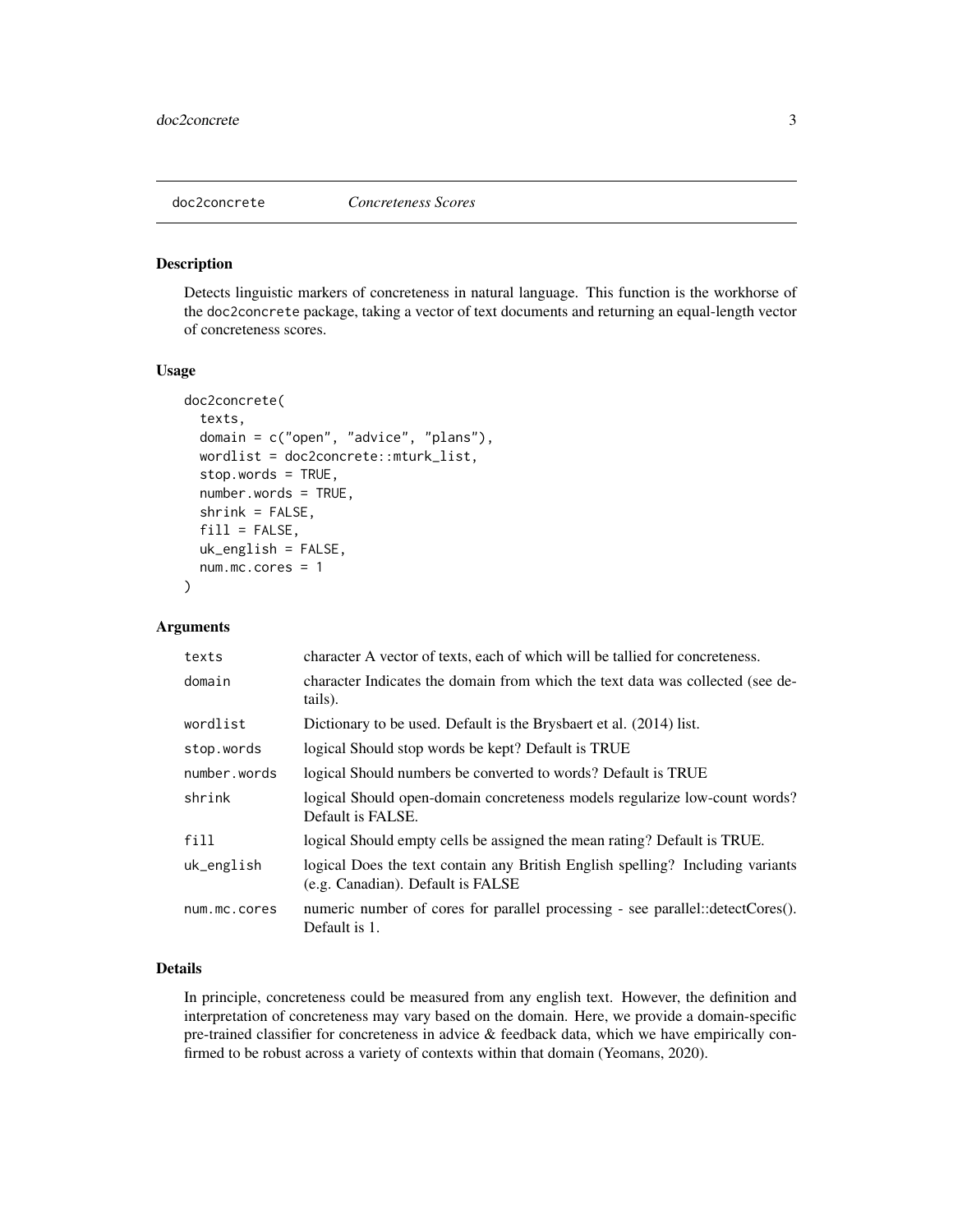<span id="page-3-0"></span>There are many domains where such pre-training is not yet possible. Accordingly, we provide support for two off-the-shelf concreteness "dictionaries" - i.e. document-level aggregations of wordlevel scores. We found that that have modest (but consistent) accuracy across domains and contexts. However, we still encourage researchers to train a model of concreteness in their own domain, if possible.

#### Value

A vector of concreteness scores, with one value for every item in 'text'.

#### References

Yeomans, M. (2021). A Concrete Application of Open Science for Natural Language Processing. Organizational Behavior and Human Decision Processes, 162, 81-94.

Brysbaert, M., Warriner, A. B., & Kuperman, V. (2014). Concreteness ratings for 40 thousand generally known English word lemmas. Behavior Research Methods, 46(3), 904-911.

Paetzold, G., & Specia, L. (2016, June). Inferring psycholinguistic properties of words. In Proceedings of the 2016 Conference of the North American Chapter of the Association for Computational Linguistics: Human Language Technologies (pp. 435-440).

#### Examples

data("feedback\_dat")

doc2concrete(feedback\_dat\$feedback, domain="open")

cor(doc2concrete(feedback\_dat\$feedback, domain="open"),feedback\_dat\$concrete)

feedback\_dat *Personal Feedback Dataset*

#### Description

A dataset containing responses from people on Mechanical Turk, writing feedback to a recent collaborator, that were then scored by other Turkers for feedback specificity.

#### Usage

feedback\_dat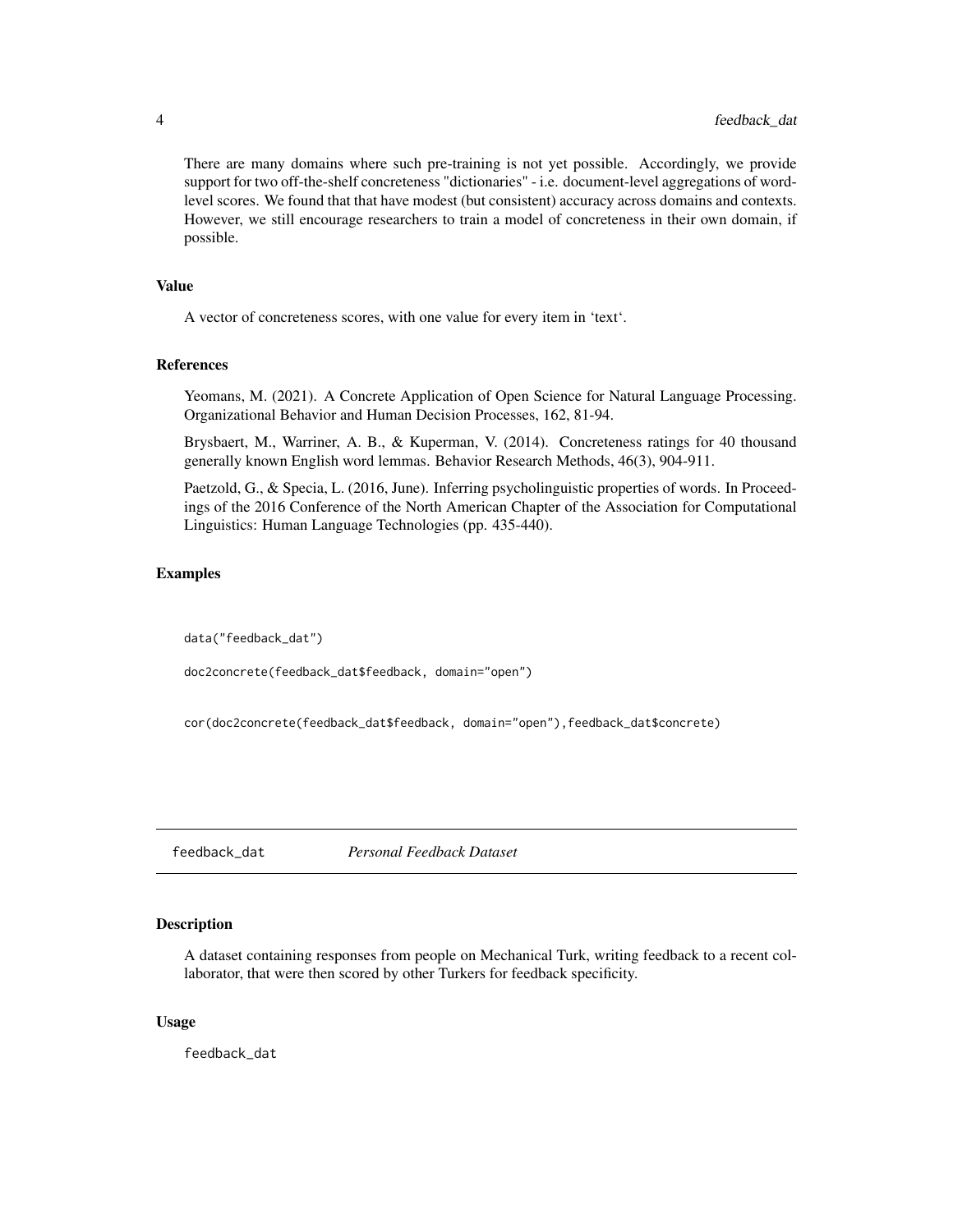#### <span id="page-4-0"></span>mturk\_list 5

#### Format

A data frame with 171 rows and 2 variables:

feedback character text of feedback from writers

concrete numeric average specificity score from readers

#### Source

Blunden, H., Green, P., & Gino, F. (2018).

"The Impersonal Touch: Improving Feedback-Giving with Interpersonal Distance."

Academy of Management Proceedings, 2018.

mturk\_list *Concreteness mTurk Word List*

#### Description

Word list from Brysbaert, Warriner & Kuperman (2014). A list of 39,954 words that have been hand-annotated by crowdsourced workers for concreteness.

#### Usage

mturk\_list

#### Format

A data frame with 39,954 rows and 2 variables.

Word character text of a word with an entry in this dictionary

Conc.M average concreteness score for that word (from 1-5)

#### Source

Brysbaert, M., Warriner, A. B., & Kuperman, V. (2014). Concreteness ratings for 40 thousand generally known English word lemmas. Behavior Research Methods, 46(3), 904-911.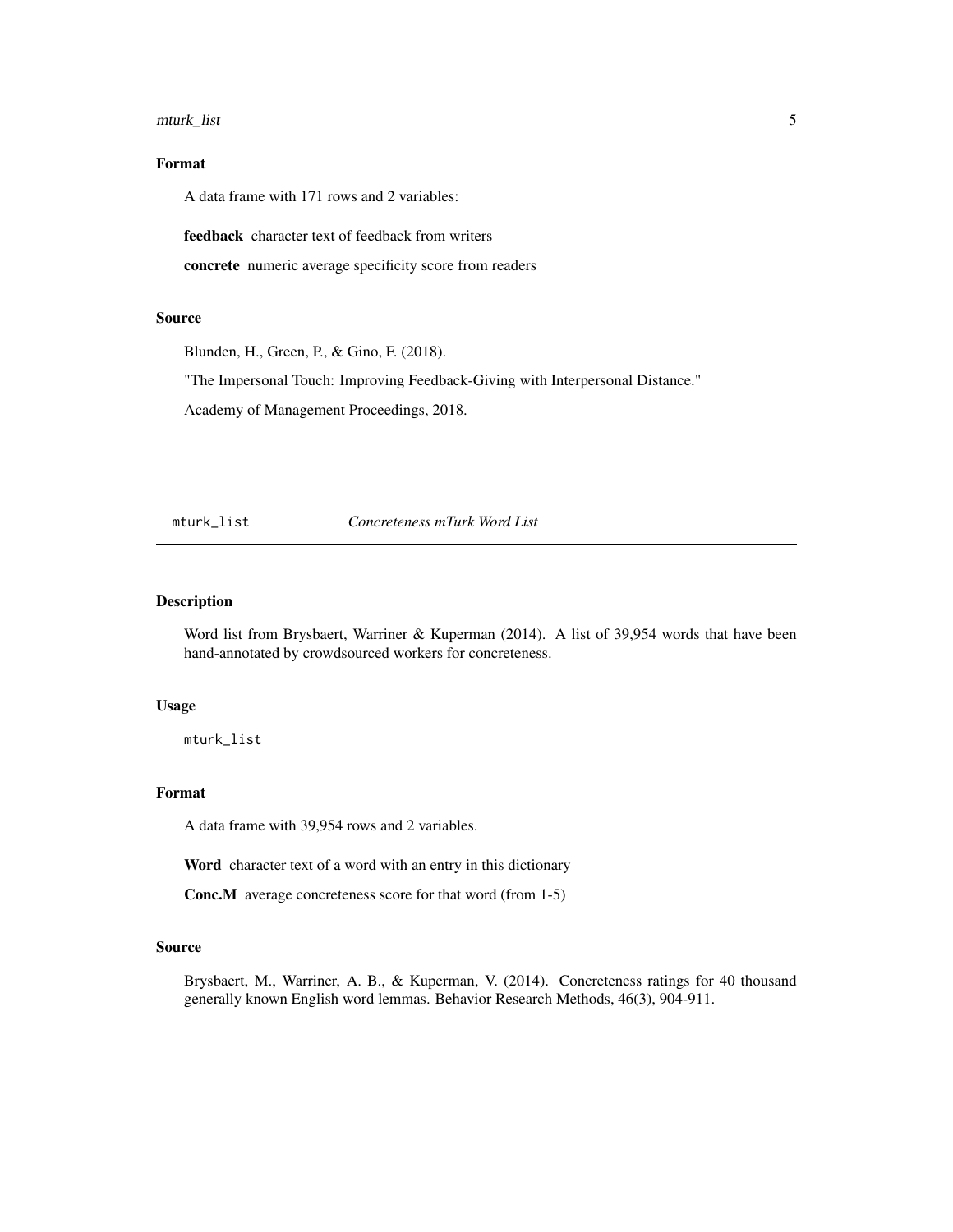<span id="page-5-0"></span>

### Description

Tally bag-of-words ngram features

#### Usage

```
ngramTokens(
  texts,
 wstem = "all",ngrams = 1,
 language = "english",
 punct = TRUE,
 stop.words = TRUE,
 number.words = TRUE,
 overlap = 1,sparse = 0.995,
  verbose = FALSE,
  vocabmatch = NULL,
 num.mc.cores = 1
)
```
### Arguments

| texts        | character vector of texts.                                                                                                                                |
|--------------|-----------------------------------------------------------------------------------------------------------------------------------------------------------|
| wstem        | character Which words should be stemmed? Defaults to "all".                                                                                               |
| ngrams       | numeric Vector of ngram lengths to be included. Default is 1 (i.e. unigrams<br>only).                                                                     |
| language     | Language for stemming. Default is "english"                                                                                                               |
| punct        | logical Should punctuation be kept as tokens? Default is TRUE                                                                                             |
| stop.words   | logical Should stop words be kept? Default is TRUE                                                                                                        |
| number.words | logical Should numbers be kept as words? Default is TRUE                                                                                                  |
| overlap      | numeric Threshold (as cosine distance) for including ngrams that constitute<br>other included phrases. Default is 1 (i.e. all ngrams included).           |
| sparse       | maximum feature sparsity for inclusion $(1 = \text{include all features})$                                                                                |
| verbose      | logical Should the package report token counts after each ngram level? Useful<br>for long-running code. Default is FALSE.                                 |
| vocabmatch   | matrix Should the new token count matrix will be coerced to include the same<br>tokens as a previous count matrix? Default is NULL (i.e. no token match). |
| num.mc.cores | numeric number of cores for parallel processing - see parallel::detectCores().<br>Default is 1.                                                           |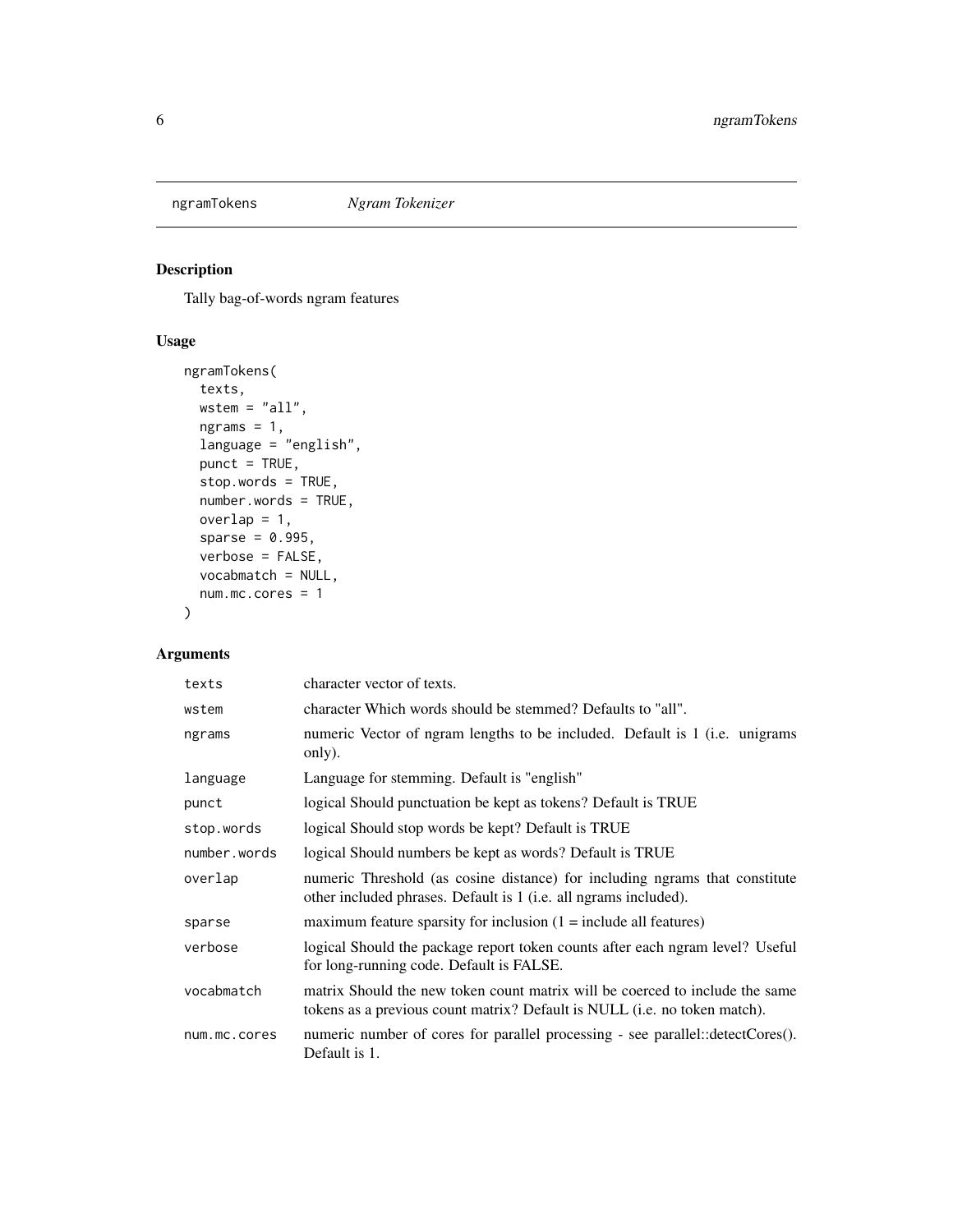#### <span id="page-6-0"></span>planNgrams 7

#### Details

This function produces ngram featurizations of text based on the quanteda package. This provides a complement to the doc2concrete function by demonstrating How to build a feature set for training a new detection algorithm in other contexts.

#### Value

a matrix of feature counts

#### Examples

```
dim(ngramTokens(feedback_dat$feedback, ngrams=1))
dim(ngramTokens(feedback_dat$feedback, ngrams=1:3))
```
planNgrams *Pre-trained plan concreteness features*

#### Description

For internal use only. This dataset demonstrates the ngram features that are used for the pre-trained planModel.

#### Usage

planNgrams

#### Format

A (truncated) matrix of ngram feature counts for alignment to the pre-trained planning glmnet model.

#### Source

Yeomans (2020). A Concrete Application of Open Science for Natural Language Processing.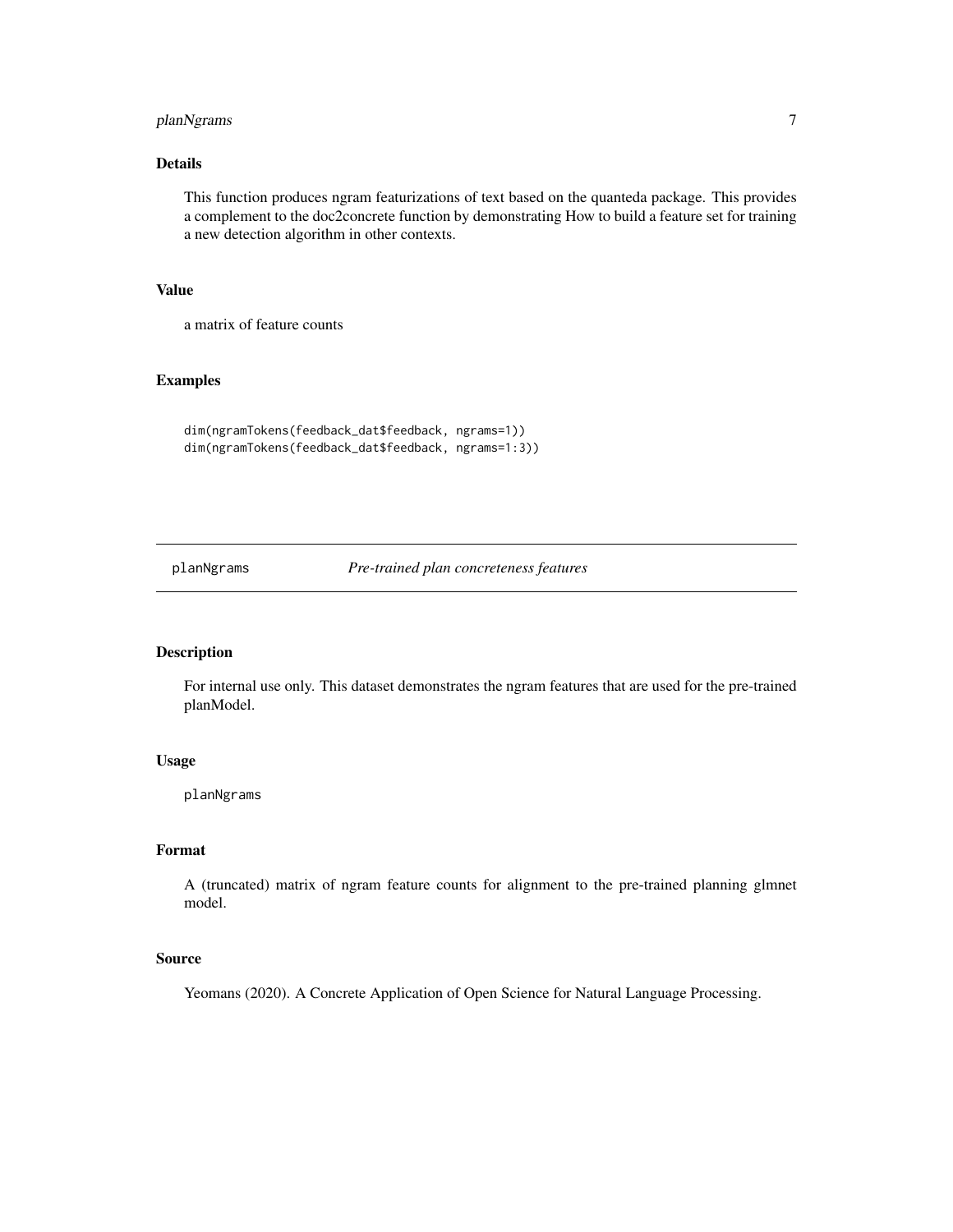#### <span id="page-7-0"></span>Description

For internal use only. This dataset contains a quanteda dictionary for converting UK words to US words. The models in this package were all trained on US English.

#### Usage

uk2us

#### Format

A quanteda dictionary with named entries. Names are the US version, and entries are the UK version.

#### Source

Borrowed from the quanteda.dictionaries package on github (from user kbenoit)